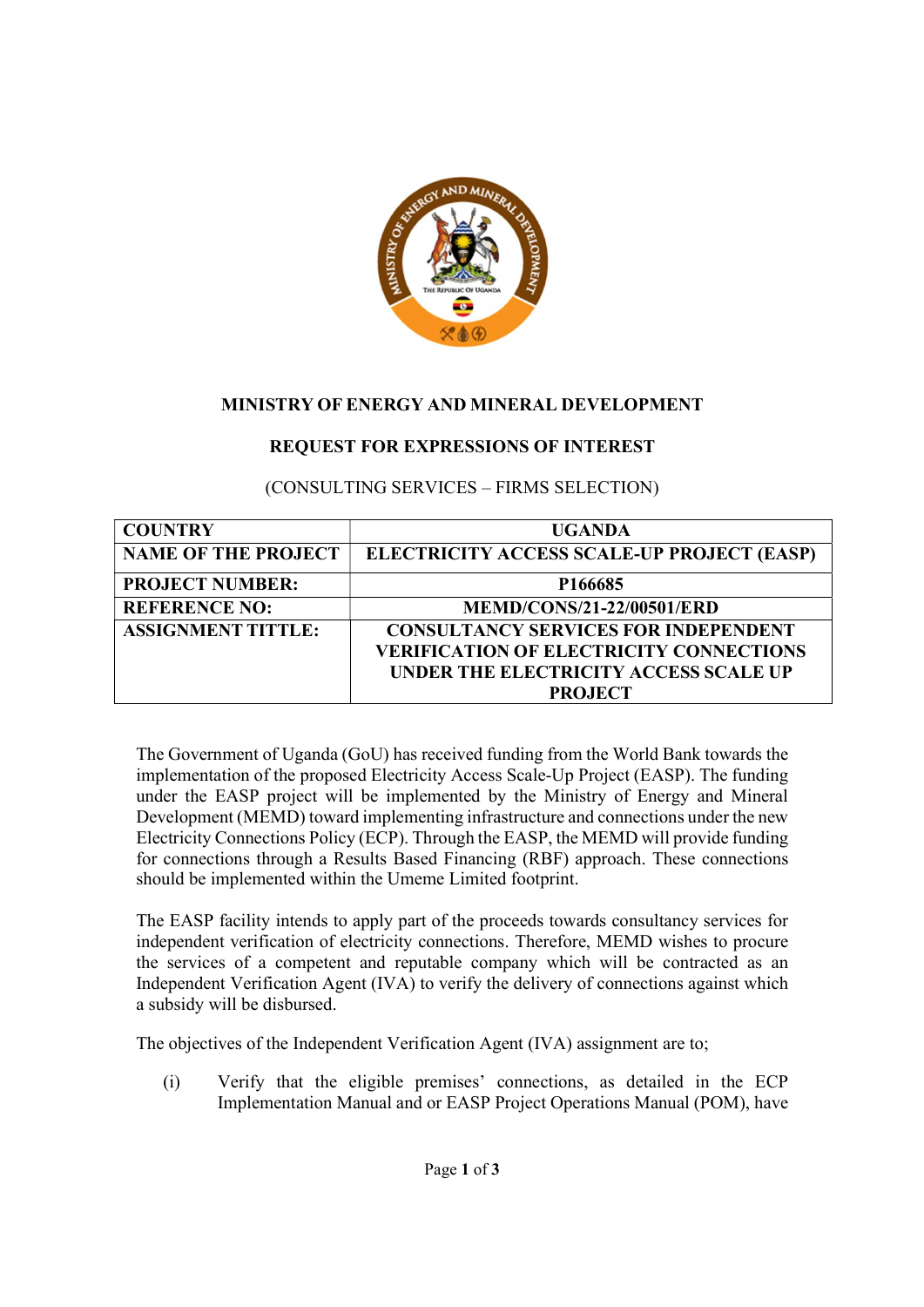been physically installed in accordance with approved technical specifications, are working, and have been properly documented.

- (ii) Verify that the eligible premise connections and ready board installations have been installed using connection materials pre-financed by the Service Provider (UMEME).
- (iii) Recommend to MEMD and financiers the reimbursement of appropriate connection costs.

It is expected that at least 250,000 connections shall be verified in a period of two years.

The detailed Terms of Reference (TOR) for the assignment can be accessed at www.energyandminerals.go.ug

The Ministry of Energy and Mineral Development (MEMD) now invites eligible consulting firms ("Consultants") to indicate their interest in providing the Services. Interested Consultants should provide information demonstrating that they have the required qualifications and relevant experience to perform the Services. The shortlisting criteria for the firm's capability and experience are:

- (a) Minimum of ten (10) years general experience as a consultant in undertaking Verification/Audit and Monitoring results-based financing programmes as well as management of large databases.
- (b) Experience of at least three (03) similar assignments of similar scope, nature and value involving verification or Auditing in the last ten (10) years (Attach Documentary evidence in form of completion certificates contracts, reference letters or the equivalent).
- (c) The consultant should have the expertise in developing surveys, sampling, collecting, compiling and analyzing data; knowledgeable in working with communities of different diversities in sub Saharan Africa.
- (d) Submit the firm's organogram to demonstrate the firm's technical and managerial capability (Provide only the structure of the Organization, General qualification and number of Key staff in areas of Project Management/Team leader, Electrical engineering, Financial analysist/ Auditor and Database Management. (Please do not submit CVs and bio data of experts at this stage).

The attention of interested consultants is drawn to Section III, paragraphs 3.14, 3.16 and 3.17 of the World Bank's 'Procurement Regulations for IPF Borrowers' July 2016 revised November 2017, July 2018 and November 2020 [Procurement in investment Project Financing; Goods, Works, Non-Consulting and Consulting Services], setting forth the World Bank's policy on conflict of interest.

Consultants may associate with other firms to enhance their qualifications, but should indicate clearly whether the association is in the form of a joint venture and/or a subconsultancy. In the case of a joint venture, all the partners in the joint venture shall be jointly and severally liable for the entire contract, if selected.